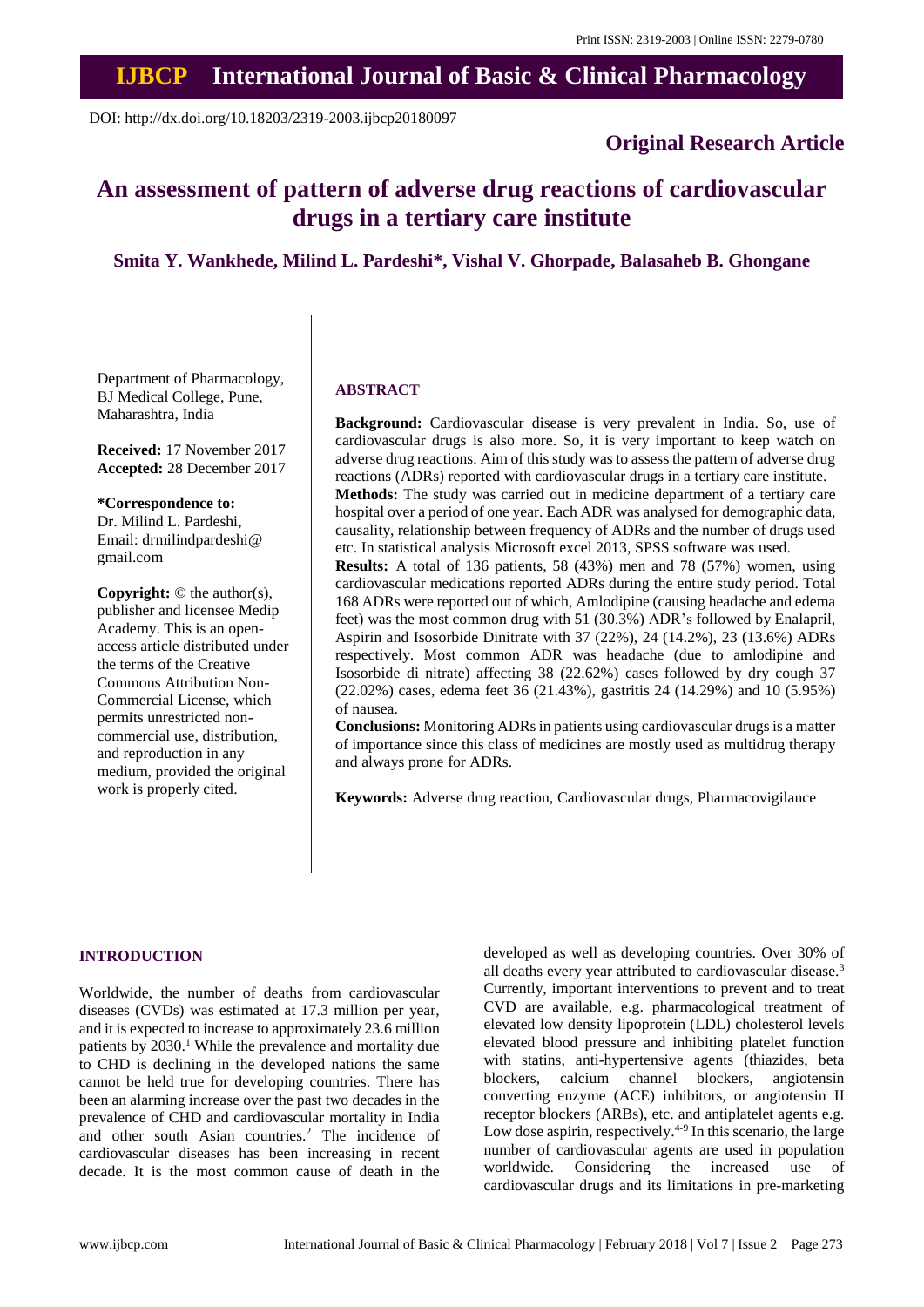trials for drug safety evaluation, post marketing evaluation of adverse drug reactions (ADRs) induced by this class of medicinal products seems very necessary and it's the need of the time.

Cardiovascular medications have been cited as one of the most common class of drugs associated with medication errors and ADRs, which need to be monitored from time to time.<sup>10</sup> Adverse drug reactions are the major contributors of morbidity, mortality and hospitalization of the patients and even death.<sup>11</sup> Though the incidence of ADR's in Indian population ranges between 1.7-25.1% with 8% resulting in hospitalization, the reporting of the same is poor and inadequate.<sup>12</sup> Since the prevalence of CVD is on the rise, the number of patients prescribed with cardiovascular drugs is also escalating. In addition, as patients with CVD are prescribed multiple drugs compared to other diseases, there is an accentuation of ADRs due to polypharmacy.<sup>13</sup> This has been further confirmed in a study, which found incidence and prevalence of cardiovascular drugs related adverse drug reaction (ADR) is 2.4 times that of other medicines.<sup>14</sup> Studies also show that ADR due to cardiovascular drugs are the most common cause of hospitalization of patients with ADR of which 4% are fatal ADRs.<sup>15</sup> India rates below 1% in pharmacovigilance as against the world rate of 5%, this is due to ignorance of the subject and lack of training.<sup>16</sup> Hence this study was conducted to assess the pattern of adverse drug reactions (ADRs) reported with cardiovascular drugs in a tertiary care institute.

#### **METHODS**

This was a prospective, observational study of adverse drug reactions occurring due to cardiovascular medicines. The study was carried out in Medicine Department of a tertiary healthcare and teaching hospital which includes cardiology special OPD, medicine wards and medicine ICU. Data was collected for a period of one and half year from January 2015 to May 2016. Approval from institutional ethics committee was obtained before conducting study. Patients with cardiac diseases receiving cardiovascular drugs of both the sexes who developed adverse drug reactions (ADRs) were included in this study. Patients with ADRs that occurred during hospitalization and ADRs that led to hospitalization were also included and those with cardiac disease but receiving any other drugs other than cardiovascular drugs were excluded from this study. During this period, all the ADRs reported to the pharmacovigilance centre of our institute pertaining to various cardiovascular drugs available in the hospital and routinely prescribed for various cardiovascular diseases were included in this study. The ADR profile in the patient was assessed by spontaneous reporting and intensive monitoring methods. In spontaneous reporting method, doctors directly informed the cases with ADRs to the pharmacovigilance centre of the institute through telephonic conversation with the representative of the centre. Then the patients were interviewed for all details about the reaction and findings were recorded on CDSCO ADR reporting form.<sup>17</sup>

In intensive monitoring method, representatives from pharmacovigilance centre intensely searched for the suspected ADR cases by thoroughly observing and interviewing the patients with cardiac disorders, attending the cardiac OPD or admitted in medicine wards. All patients with suspected ADRs were enrolled in this study. Additional information, pertaining to the system affected, vitals and alterations of biochemical characters was collected from patient's case sheets, if present. After getting all the necessary information, the data was filled in the ADR reporting form and was entered in the excel sheet for further evaluations and results.

Each ADR was analysed for causality, severity and lastly for relationship between frequency of adverse drug reactions and the numbers of drugs used. Causality assessment was done according to Naranjo scale which used the doubtful, possible, probable, and definite classification system.<sup>18</sup> The severity of ADRs was analysed by using modified Hartwig Siegel's severity assessment scale as mild, moderate and severe.<sup>19</sup> Data collected was analysed using Microsoft excel 2013 and SPSS software. Values were expressed in percentage (%).

#### **RESULTS**

Total 136 were obtained in this study with 168 adverse drug reactions (ADRs). Most patients (41) were above 60 years of age followed by 51-60 years age group. (38). In terms of sex distribution, more females were having ADRs (78) as compare to males (58). Out of which, more females were belonging to above 60 years of age group (32) and more males were belonging to age group of 51-60 years (32) (Table 1).

#### **Table 1: Age and sex wise distribution of patients with ADRs.**

| Age               | 21-30 |     | $31-40$ 41-50 | $51-60 > 60$ |    | <b>Total</b> |
|-------------------|-------|-----|---------------|--------------|----|--------------|
| Male              |       |     | 14            | 25           |    | 58           |
| Female            |       |     | 19            | 13           | 20 | 78           |
| Total<br>patients |       | 2.1 | 33            | 38           | 41 | 136          |

Amlodipine was the most common drug with 51 ADR's followed by enalapril, aspirin and isosorbide dinitrate with 37, 23, 24 ADR's respectively. Digoxin, atenolol, atorvastatin, frusemide, prazosin propranolol and rosuvastatin showed 10%, 8%, 8%, 3%, 1% and 1% ADR's respectively (Figure 1).

Most commonly affected system was Central nervous system (25.6%) followed by gastrointestinal system (23.21%), Respiratory system (22.02%), other system (21.43%), cardiovascular system (4.17%) and musculoskeletal system (3.57%) (Figure 2).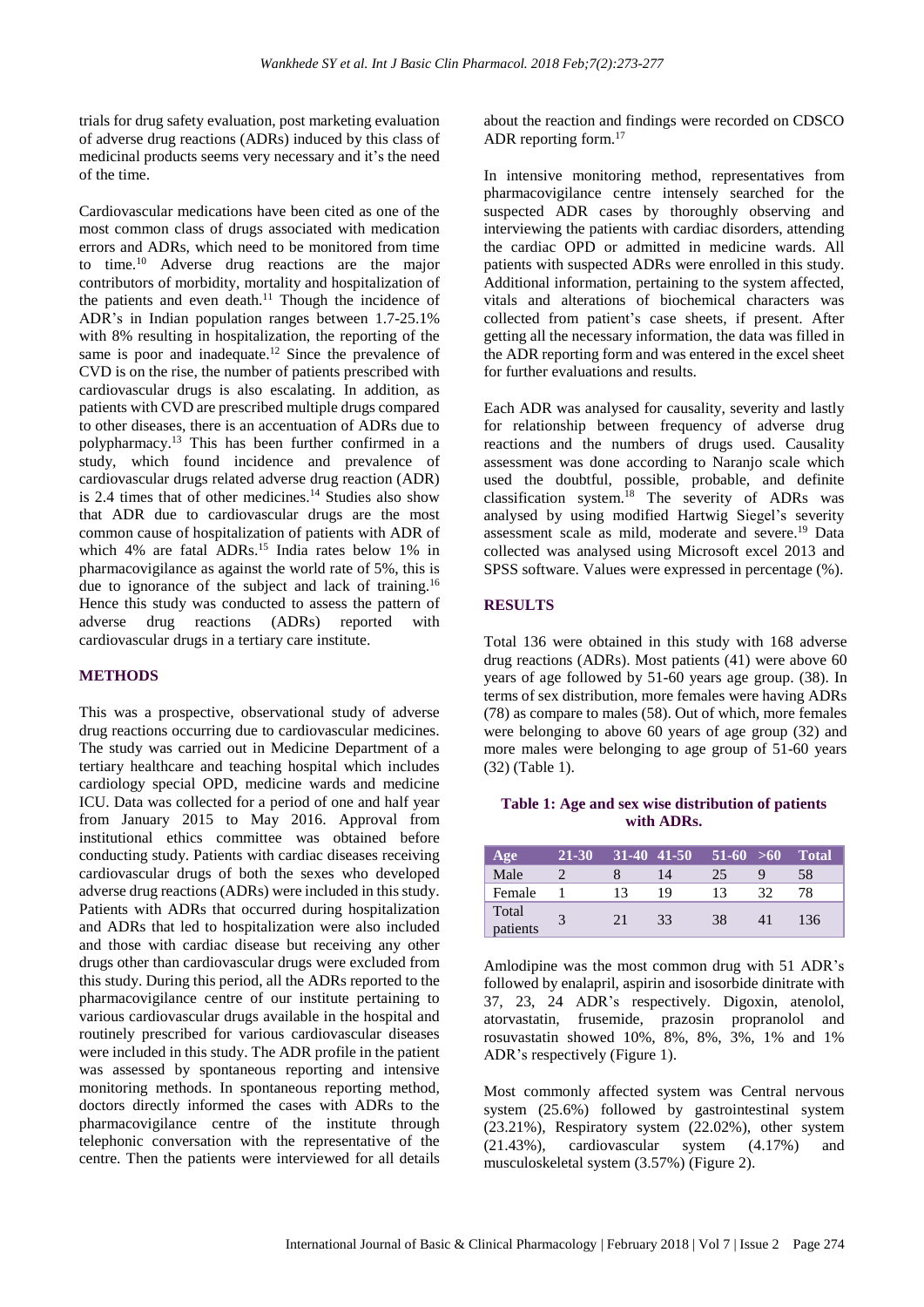

**Figure 1. Suspected drugs causing ADRs in this study.**



**Figure 2: Systems affected by percentage of ADRs.**

Causality assessment done by using Naranjo scale in which 96% (162) ADRs were found possible (Naranjo score 1-4) and only 4% were found probable (Naranjo score: 5-8). No ADR was in definite category (Naranjo score  $\geq$ 9) (Figure 3).



#### **Figure 3: Causality assessment done by using Naranjo scale.**

Distribution of cases was done by Modified HARTWIG scale, which categorized cases in Mild, Moderate and Severe. Present study showed 162 cases were of mild and 6 cases were of Moderate severity in nature. No case found to be of severe category (Figure 4).

In present study, ADR was 11.11% when patients were taking 2 drugs simultaneously. It was 28.3% when patients were taking 3 drugs simultaneously and it was 31.57% when patients were taking 4 drugs simultaneously (Figure 5).



**Figure 4: Severity assessment of ADR by modified Hartwig's scale.**



**Figure 5: Relationship between frequencies of ADR obtained with number of drugs per patient.**

#### **DISCUSSION**

The present study was done to evaluate the pattern of adverse drug reactions among the patient with cardiovascular disease taking cardiovascular drugs in a tertiary care institute. This study found that central nervous system and cardiovascular system were most commonly affected systems by ADRs. In the studies carried out by Gholami et al and Singhal et al, central nervous system and gastrointestinal system were the commonly affected systems due to ADR which corresponds with the results of this study.15,20 A study, found that the most commonly affected system with ADR were central and peripheral nervous system disorders (23.5%) and gastro-intestinal system disorders (16.5%), whereas in this study peripheral system is not involved.<sup>21</sup>

The most frequently reported ADRs were headache and dry cough and the cardiovascular drugs responsible for causing them were found to be amlodipine, isosorbide dinitrate and enalapril. These results matches with the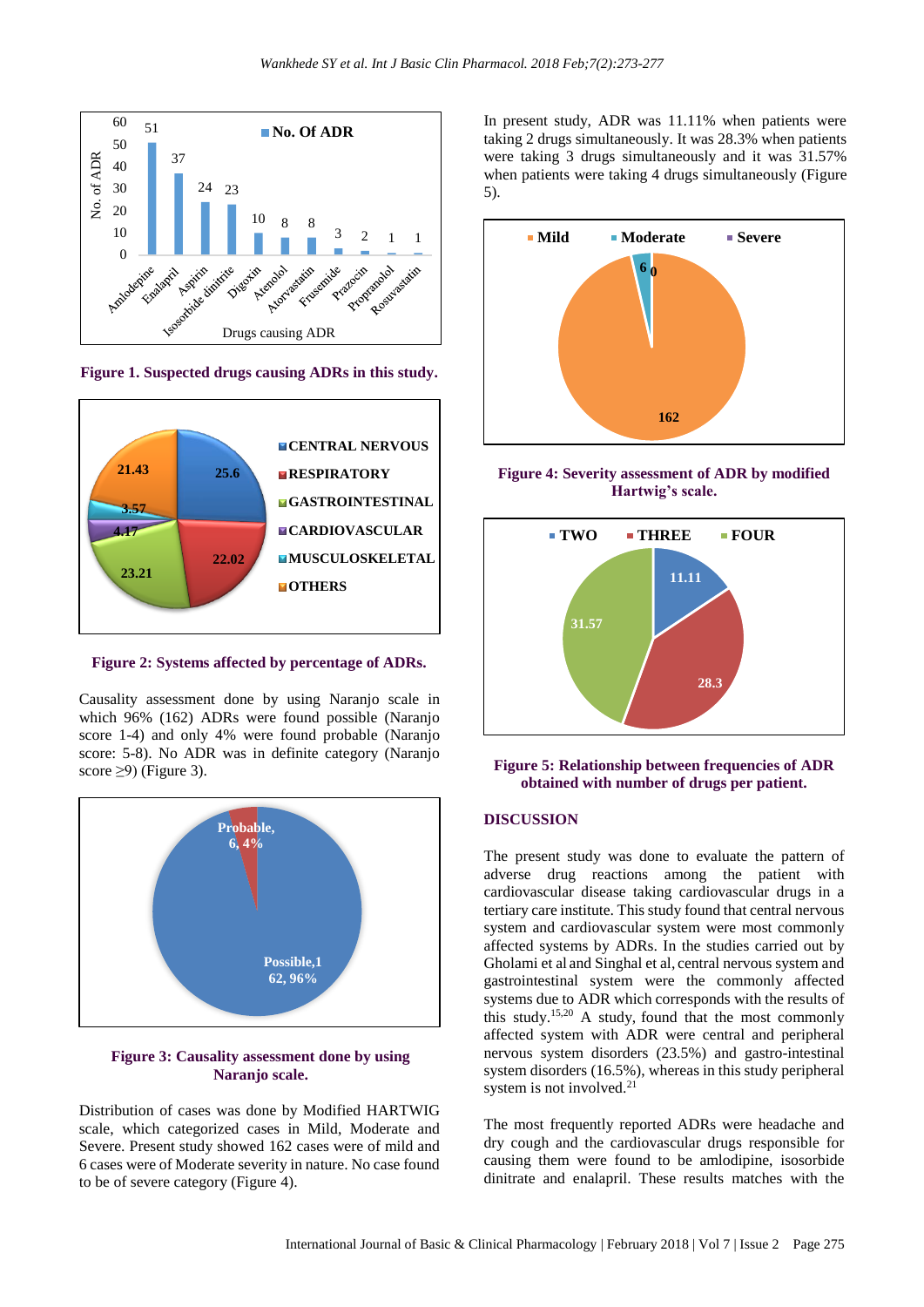previous Indian studies.20,22 As per Singhal et al study, which included 148 patients with 231 ADRs, concluded the most commonly reported ADRs were headache (24.2%) and dry cough (13.9%) and the common drugs causing ADRs were calcium channel blockers (23.4%) and nitrates (16.5%).<sup>20</sup> In Sharminder et al study, nitrates was the common offender (17.8%).<sup>13,20</sup> A study by Mohebbi et al, concluded, streptokinase (59.3%) and amiodarone (38.7%) as the drugs more frequently implicated with occurrence of ADR. These differences in variation of commonly occurring ADRs and drugs related to the ADRs may be due to drug availability and prescribing pattern of hospital, which is different at different setup.<sup>21</sup>

A study done by Palaniappam M et al was having cough and gastritis as common ADRs and GI (20.7%) and Respiratory system (18.4%) as most common system involved due to ADRs.<sup>23</sup> Results show that dry cough is common in this study like present study but not gastritis. The reason could be the prescribing pattern of our hospital, where enalapril was commonly prescribed. Another reason could be small sample size in this study, as exclusively patient taking only cardiovascular drugs were included in this study and all the other patient which were having cardiovascular disease, but they were taking other medications like drugs for diabetes or any other illness along with cardiovascular drug were excluded. Also, the incidence of ADRs may vary from place to place and even within a country because of differences in prescribing patterns. 24

In this study, it was also found that, all the patients  $(n=136)$ were taking two or more drugs i.e., 45 patients were taking two drugs, 53 patients were taking three drugs and 38 patients were taking four drugs. Out of 136 patients, single adverse drug reaction was reported in 104 patients. ADR was 11.11% when patients were taking 2 drugs simultaneously.<sup>5</sup> It was 28.3% when patients were taking 3 drugs simultaneously and it was 31.57% when patients were taking 4 drugs simultaneously.<sup>12,15</sup> From this finding, one can conclude that as the number of drug increases, there are more chances of developing more ADRs in the patient. Similar results were found in the study done by Singhal et al.<sup>20</sup>

The present study revealed that advanced age and female gender were the independent risk factors for development of ADRs, which also matches with the results of previous study.25,26 Age is an important risk factor for ADRs; and incidence of ADRs increases steadily with age. Another reason for increased incidence of ADRs in elderly is increased consumption of medicines.<sup>27</sup> Elderly patients with multiple medical problems who are taking multiple drugs, those who have a history of ADRs, and those with a reduced capacity to eliminate drugs are at high risk for ADRs.<sup>28</sup> Therefore, polypharmacy due to multiple diseases in elderly patient, could be an important factor for more number of ADR in this age group, considering the results obtained in this study. Relationship of female gender with more number of ADRs can be explained by the different rate of drug metabolism seen in the females as compared to males, according to Schwartz.<sup>29</sup>

Monitoring adverse drug reactions in patients using cardiovascular drugs is a matter of importance since this class of medicine is usually used by elderly patients with critical conditions and underlying diseases. The frequency of ADRs occurrence can be reduced by decreasing the number of drugs prescribed. ADRs of Cardiovascular drugs mostly occur in first days of treatment, therefore monitoring patients in first days of using cardiovascular drugs could help in preventing ADRs. As amlodipine was the most common drug causing ADR and it is most commonly prescribed drug for hypertension, one must cautiously monitor the patients taking amlodipine and also other commonly prescribe drugs to prevent ADRs. As this study was having less sample size and carried out in single centre, more studies are recommended in various populations to determine the rate and nature of adverse events induced by different subclasses of cardiovascular drugs.

#### **ACKNOWLEDGEMENTS**

Authors would like to thank the department of medicine of institute for granting permission for the study.

*Funding: No funding sources Conflict of interest: None declared Ethical approval: The study was approved by the Institutional Ethics Committee*

#### **REFERENCES**

- 1. Mozaffarian D, Benjamin EJ, Go AS, Arnett DK, Blaha MJ, Cushman M, et al. Heart disease and stroke statistics: a report from the American Heart Association. Circulation. 2014;29:322-8.
- 2. Krishnan MN. Coronary heart disease and risk factors in India - On the brink of an epidemic?. Indian Heart Journal. 2012;64:364-7.
- 3. WHO Media center. Fact sheet: cardiovascular diseases (CVDs), 2016. Available at: http://www.who.int/mediacentre/factsheets/fs317/en. Accessed 27 October 2016.
- 4. Law MR, Wald NJ, Rudnicka AR. Quantifying effect of statins on low density lipoprotein cholesterol, ischemic heart disease, and stroke: systematic review and meta-analysis. BMJ. 2003;326:1423.
- 5. Progress Collaborative Group. Randomized trial of a perindopril-based blood pressure- lowering regimen among 6,105 individuals with previous stroke or transient ischemic attack. Lancet. 2001;358:1033-41.
- 6. MacMahon S, Peto R, Cutler J, Collins R, Sorlie P, Neaton J, et al. Blood pressure, stroke, and coronary heart disease. Part 1, prolonged differences in blood pressure: prospective observational studies corrected for the regression dilution bias. Lancet. 1990;335:765- 74.